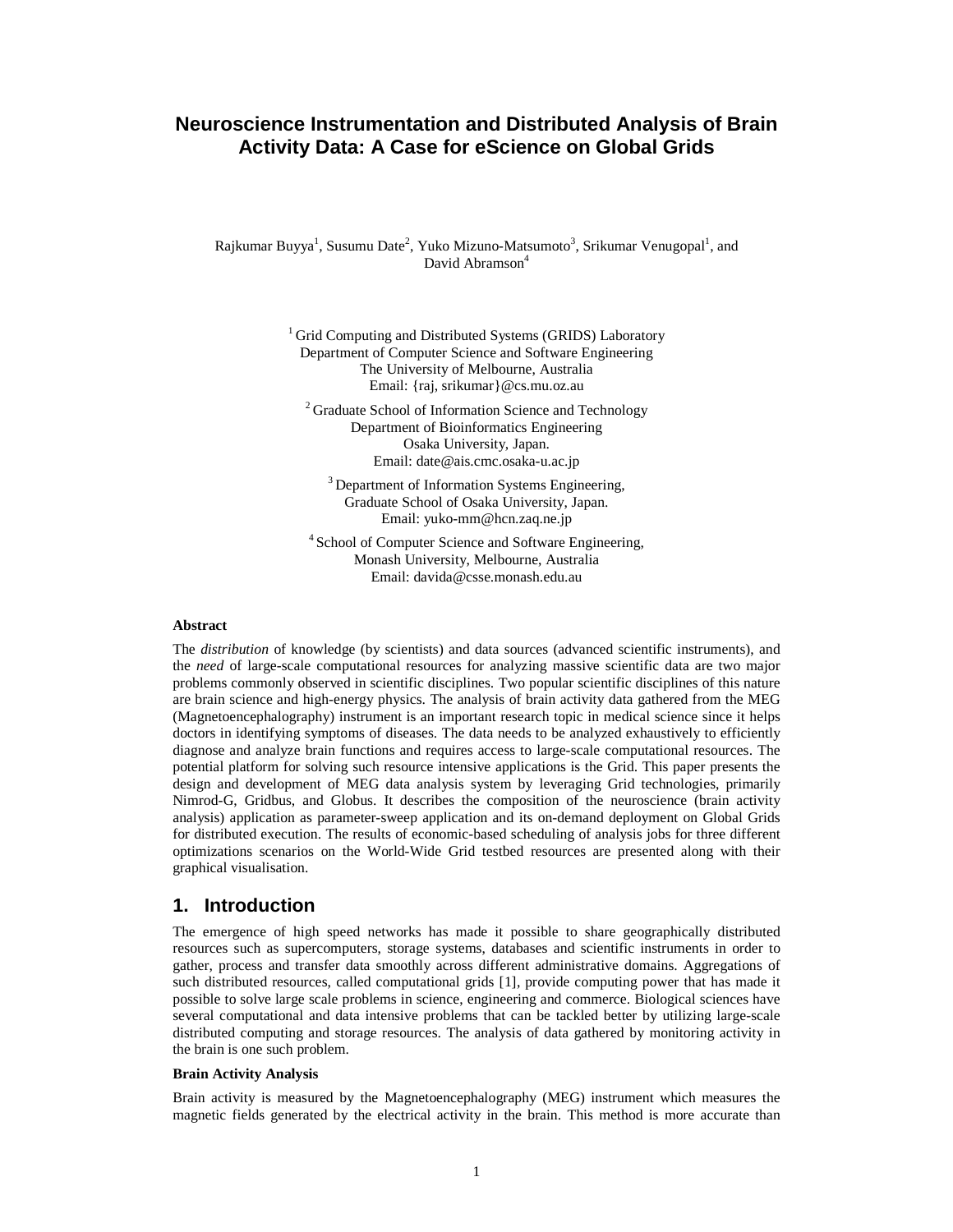others such as Electroencephalography (EEG) and Electrocorticography (ECoG) [2]. Another advantage of MEG is that it is non-invasive.

The MEG instrument consists of a number of sensors which record information about brain activity. Currently, MEG helmets with over 200 sensors are already used to detect magnetic brain fields by means of a sensitive transducer technology called Superconducting Quantum Interference Device (SQUID) [18]. This provides a doctor with a host of data offering the finest temporal and the highest spatial resolution. Specialists can detect a disorder by observing the complex brain wave form and analysing the frequency content. The doctor has to separate the MEG data into signal classes. Each of these contains a certain frequency band which allows the localisation of the signal's source. To this end, wavelet cross-correlation analysis, developed at the Osaka University by Dr. Mizuno-Matsumoto et al. [3], is used. Unlike the traditional Fourier-based analysis, wavelet-based analysis has the capability to explore the frequency content without losing the time information of the original brain data. This approach requires analysis of data from each pair of sensors. This analysis lacks the time information of the original brain data but provides the similarity between a pair of brain data for every frequency spectrum. By focusing on a spectrum, one could track a signal that is within the spectrum. This enables mapping of brain activity to patient behaviour and is useful to diagnose several diseases.

However, there are certain problems with MEG. Due to the high cost of equipment and the required shielding against stray magnetic fields, there are only limited numbers of MEG instruments around the world. Plus, the instrument generates a huge amount of data, all of which are not analysed due to of lack of computing resources. For example, a 64-sensor MEG instrument would produce 0.9GB of data over a period of an hour. Such a task generates 7,257,600 analysis jobs and would take 102 days on a commodity computer with a PentiumIII/500MHz processor and 256MB of memory. Proper recovery of the patient depends on the results being available as soon as possible so that the doctor can start the drug regimen in the shortest possible time. While it is possible to use a supercomputer to analyse the brain data, every medical facility cannot be expected to have access to such a machine. Also, access to a much larger pool of resources and consequently, larger amounts of computational power is possible if the application can be deployed on the Grid. Furthermore, there is also the advantage that the medical data can be shared easily among the partnering doctors. These requirements make a clear case for considering it as an eScience application that calls for Grid-enabled global scientific investigation through seamless and secure integration and utilisation of distributed resources such as medical instruments, computational resources, datasets, application components, and people (domain experts, medical doctors, and also patients in this case).

The rest of the paper is organized as follows: Section 2 presents related work. Section 3 describes the flow diagram for the analysis. Section 4 describes the architecture for the execution. Section 5 explains the process of grid-enabling this application. The scheduling experiments and the results of those are detailed in Section 6 and the final section summarizes the paper along with suggestions for future works.

### **2. Related Work**

There are number of paradigms and platforms, such as message passing (using MPI[4] or PVM[5]), for developing and executing parallel applications on distributed systems. However, using such programming paradigms/platforms for creating parallel/distributed applications involve significant software engineering effort. These approaches are effective for tightly coupled systems such as MPP (Massively Parallel Processing) machines or on loosely coupled but controlled systems such as clusters. The inherent challenges in grid computing environments such as the load volatility, high network latencies and high probability of failure of individual nodes make it difficult to adopt a programming approach which favours tightly coupled systems. Parameter sweep model of computation is considered to be ideal as it allows the composition of applications for distributed execution just by parameterising their input data files and they can be easily deployed on Global Grids using grid scheduling systems such as Nimrod-G [6]. The Grid enabling of this application as a parameter sweep application, as described in this paper, took about 3 weeks of effort whereas a parallel implementation [2, 7] using MPICH-G [8] consumed over 6 months of development effort.

There have been various efforts in Grid-enabling different applications. They include AppLeS parallel tomography [9], FightAIDS@Home [10] and Cactus[11]. AppLeS approach for Grid enabling applications involves the development of an application-specific scheduler whereas our work separates the task of *composition* of application for processing on the Grid from the *scheduling* system. That means, for a number of applications with the same processing model, we can utilize the same scheduling system for deploying them on Global Grids. FightAIDS@Home is based on the Entropia's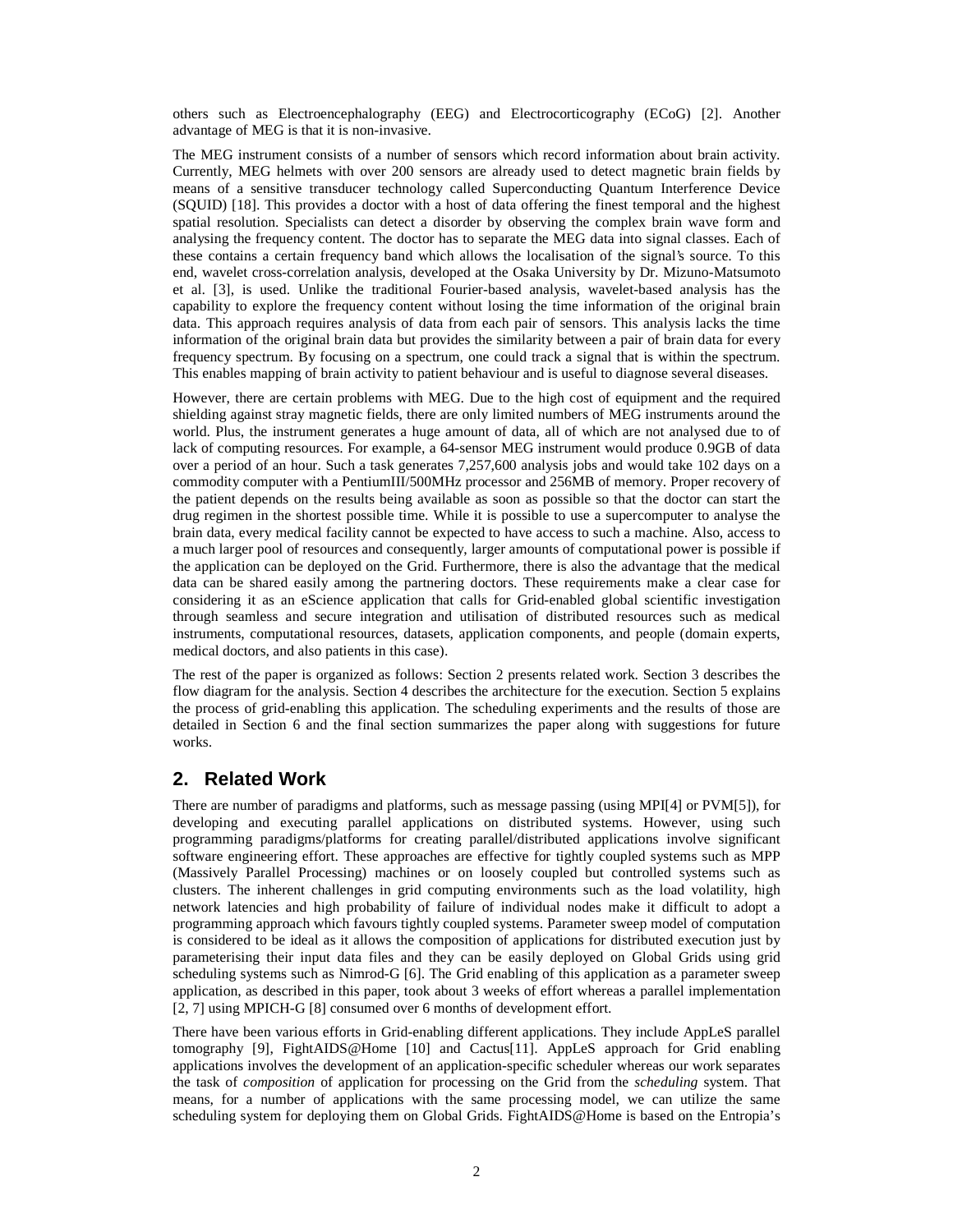distributed computing network and the Scripps Research Institute's docking application. In this system, volunteers need to download Entropia's screen saver program that runs in the background on the volunteer computer. The volunteer PC contacts the Entropia server to download the data to perform docking. When docking on an assigned data is completed, it uploads the results to the server. This execution model is different from our model where the scheduler (Nimrod-G) assigns the work to computers that are available and initiates the execution. Cactus is a framework for the numerical solution of Einstein's equations and it is Grid enabled by implementing it as an MPI application.

### **3. Grid-based Analysis Model**

The NeuroGrid project aims to convert the existing brain activity analysis application into a parameter sweep application for executing jobs which perform wavelet cross-correlation analysis for each pair of sensors in parallel on distributed resources. The jobs are both computationally and data intensive. Also they are independent of each other thus making them perfect for being composed as parameter sweep application. The flow diagram for distributed analysis of brain activity is shown in Figure 1.



**Figure 1:** A Model for Brain Activity Analysis on Global Grids.

The medical staff who is dealing with the diagnosis orders a MEG scan of the patient's brain (step 1). The request is sent to the instrument which takes a MEG scan and collects data about the activity in the brain (step 2). This data is then collated and presented to the Grid Resource Broker for analyzing on the Grid (step 3).The broker discovers the resources and looks up in the Grid Market Directory for the corresponding service costs associated with those resources. Using the user-defined QoS (Quality-of-Service) parameters, two of which are the deadline and the budget, the scheduler distributes the jobs based on the optimization method chosen. The optimization method could be one of the three: cost, time or cost-time. The data and the analysis code are dispatched to the remote node and the results collected (steps 4 and 5).

### **4. Architecture**

The architecture followed in this project is shown in Figure 2. It consists of brain activity analysis application, parameterization tools (Nimrod-G parameter specification language), resource broker (Nimrod-G with Gridbus scheduler), grid market directory (Gridbus GMD), and low-level grid middleware (Globus[12]). The resources are Grid-enabled using Globus software deployed on them. The application has been Grid enabled by composing it as a parameter sweep application using the Nimrod-G parameter specification language. The GMD has been used as a register for publication of resource providers and services.

### **4.1 Analysis Code**

The analysis code was developed by the Cybermedia Centre, Osaka University, Japan. The raw data obtained from the sensors in the MEG instrument is analysed in two phases as shown in Figure 3. In the first phase, the raw data from the brain goes through wavelet transform operation. This phase gives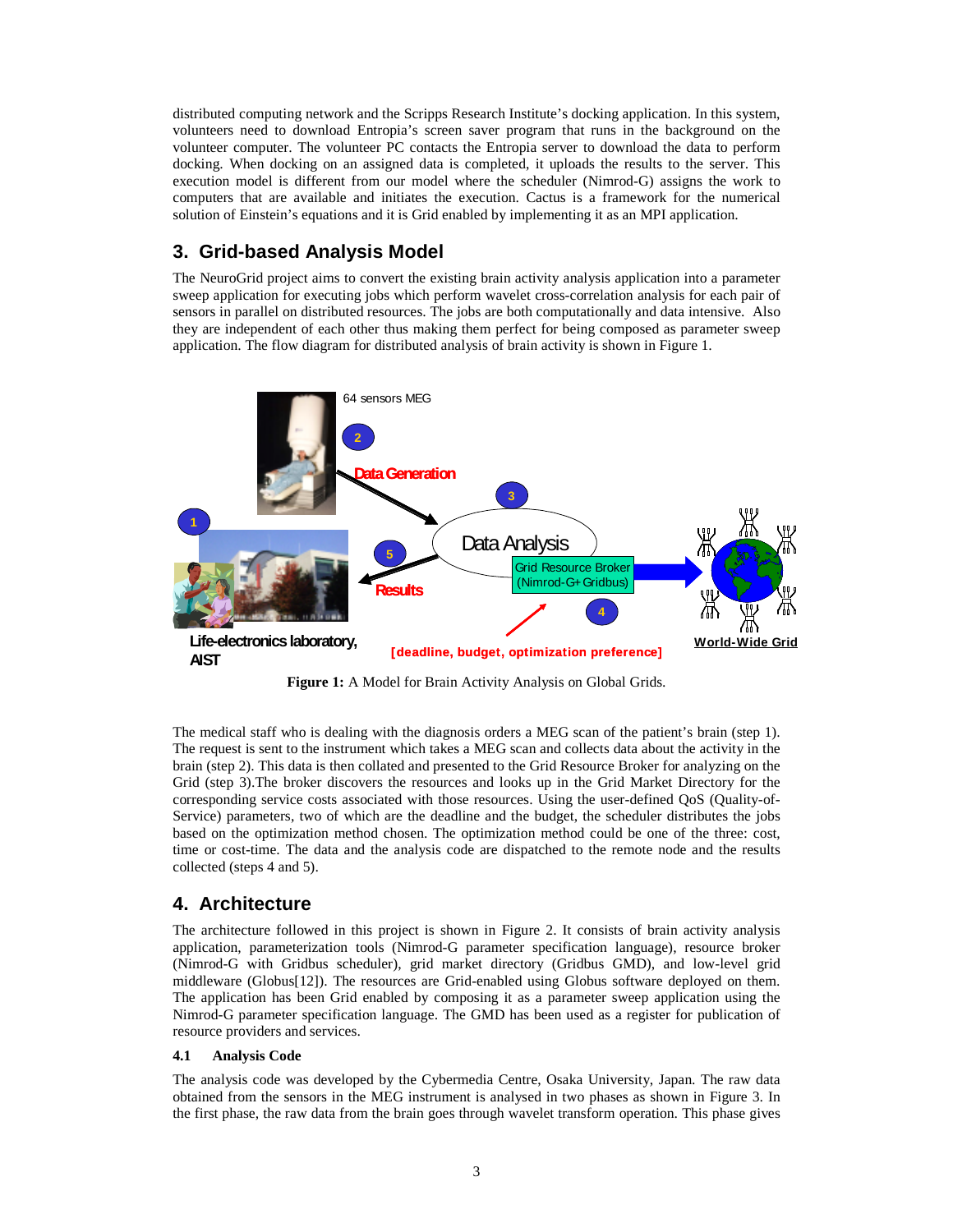the time-frequency data of the output. In the next phase, cross-correlation analysis is performed for each pair of wavelet transforms. This output displays the similarity between a pair of brain data for every frequency spectrum. By focusing on a specific frequency spectrum, the sensor that first detected the signal with that focusing spectrum can be localized. This means that the path of a signal can be found as it travels through the brain. The code was written in C and is highly portable. We have been able to compile it for different platforms such as PC/Linux, Sun/Solaris, SGI/Irix and DEC/Alpha.



**Figure 2:** Architecture for Brain Activity Analysis on the Grid.



**Figure 3:** Wavelet cross-correlational analysis.

#### **4.2 Grid Resource Broker and Scheduler**

For executing our application on the Grid, a combination of the Nimrod-G [6] resource broker developed using the Globus [12] middleware and our own Gridbus scheduler was used. The Nimrod-G resource broker identifies the user and application processing requirements and selects the combination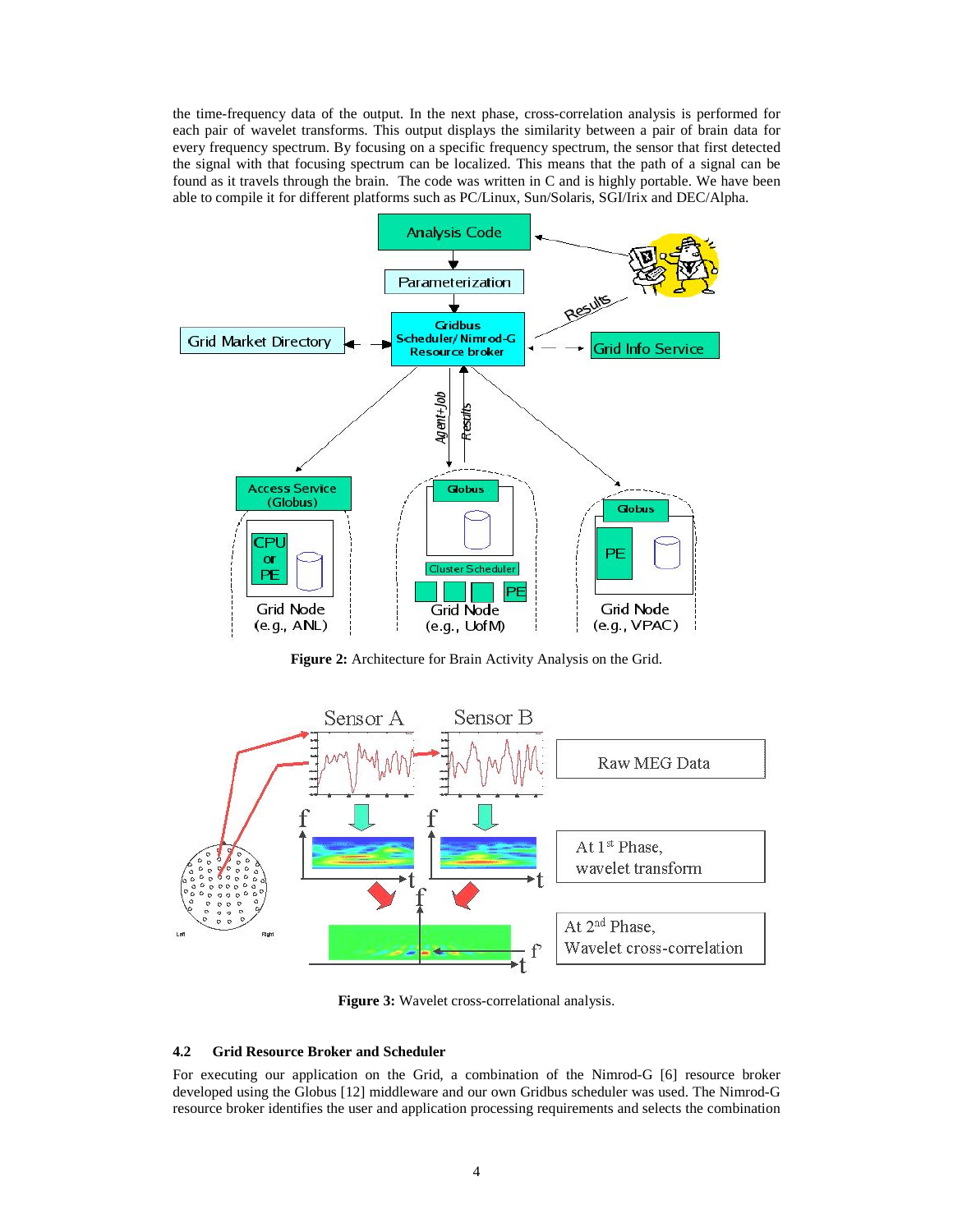of Grid resources in such a way that the user requirements are met. It performs resource discovery, selection, and dispatching of MEG jobs to remote resources. It also starts and manages the execution of jobs and gathers the results back at the home node. The following components of Nimrod-G have been used in our experiments:

- a persistent task farming engine;
- a grid explorer for resource discovery.

The Gridbus scheduler developed as a plugin scheduler for Nimrod-G has been used instead of the default Nimrod-G scheduler since it has been designed to utilise the Grid Market Directory (GMD) [13].The default Nimrod-G scheduler calculates the processing cost based on the CPU time that is used to execute a job on a remote node. To support the notion of application services and pricing based on AO (Application Operation) instead of vanilla CPU service, the GMD already allows the GSPs (Grid Service Providers) to publish application services along with their AO service price. An AO service price describes how much it costs to execute an application once on a remote host regardless of the amount of resources it takes. The Gridbus scheduler has been enabled to utilise the GMD services and perform resource allocation based on AO cost model. In this model, the user is charged a price for execution of each job on the resource. Thus, the resource owner may offer the application as a service and charge a fixed price for executing it. By periodically updating the resource information from the GMD, the Gridbus scheduler ensures that the scheduling is done based on the most recent cost-price for the resources.

The Gridbus Scheduler implements three algorithms: cost minimization, time minimization and costtime optimization. All three algorithms are constrained by two parameters: the deadline by which the experiment is required to complete and the budget that the user has. Time minimization tries to execute the project within the shortest time while keeping within the budget. Cost minimization tries to complete the execution with the least cost while keeping to the deadline. Cost-time optimization gives jobs to the cheapest servers but performs time optimization among those. Cost-time optimization was only simulated until recently and it has been implemented for the first time in the Gridbus Scheduler. More information about these scheduling algorithms can be found in [14, 15].

### **4.3 Grid Market Directory**

The Grid Market Directory (GMD) [13], developed by the Gridbus project in the University of Melbourne, allows service providers to publish their services along with the costs associated with them. The consumers will be able to browse the GMD to identify services that meet their requirements. The GMD is developed using standard Web services technologies such as SOAP (Simple Object Access Protocol) and XML(eXtensible Markup Language) therefore it can be queried by other client programs. To provide with an additional layer of transparency, a client API (Application Programming Interface) has been provided that could be used by programs to query the GMD without the developers having to concern themselves with details of SOAP. The GMD infrastructure was used to maintain a registry of participants along with the details of their contributed resources as part of the Global Grid Testbed [16] collaboration. The Gridbus scheduler interacts with the GMD to discover the testbed resources and their high-level attributes such as access price.

## **5. Grid-enabling the Application**

The existing analysis code was composed as a task-farming, parameter sweep application for execution on grids using the Nimrod-G parameter specification language[6]. The Nimrod-G farming engine and dispatcher along with Gridbus scheduler is used for deploying and processing it on Global Grids.

The brain activity analysis software suite, developed at the Cybermedia Centre at Osaka University, consists of two separate programs. The first, *raw2wavelet*, is a program that performs wavelet transform over the raw data and the second, *wavelet2cross,* is a program that does the cross-correlation between the wavelet transforms. A job consists of executing these two programs in sequence for a pair of unique sensors and for a particular offset. For 64 sensors and an offset ranging over 0 to 29,750, this would generate  $(64*63)/2$  \* 29750 jobs. Although this application contains numerous jobs, each individual job is fine-grained in nature--in certain data scenarios it can be less than a minute. The overhead associated with initiating each task on a separate node and collecting its results after it finished execution would have radically decreased the efficiency of distributed execution. So, coarse grained jobs had to be created by grouping the fine-grained jobs so that the computation to I/O ratio would work in favour of distributed analysis. For this purpose, a meta-program (*metameg*) was written that would perform pairwise analysis for all sensors for a particular range of offsets. The entire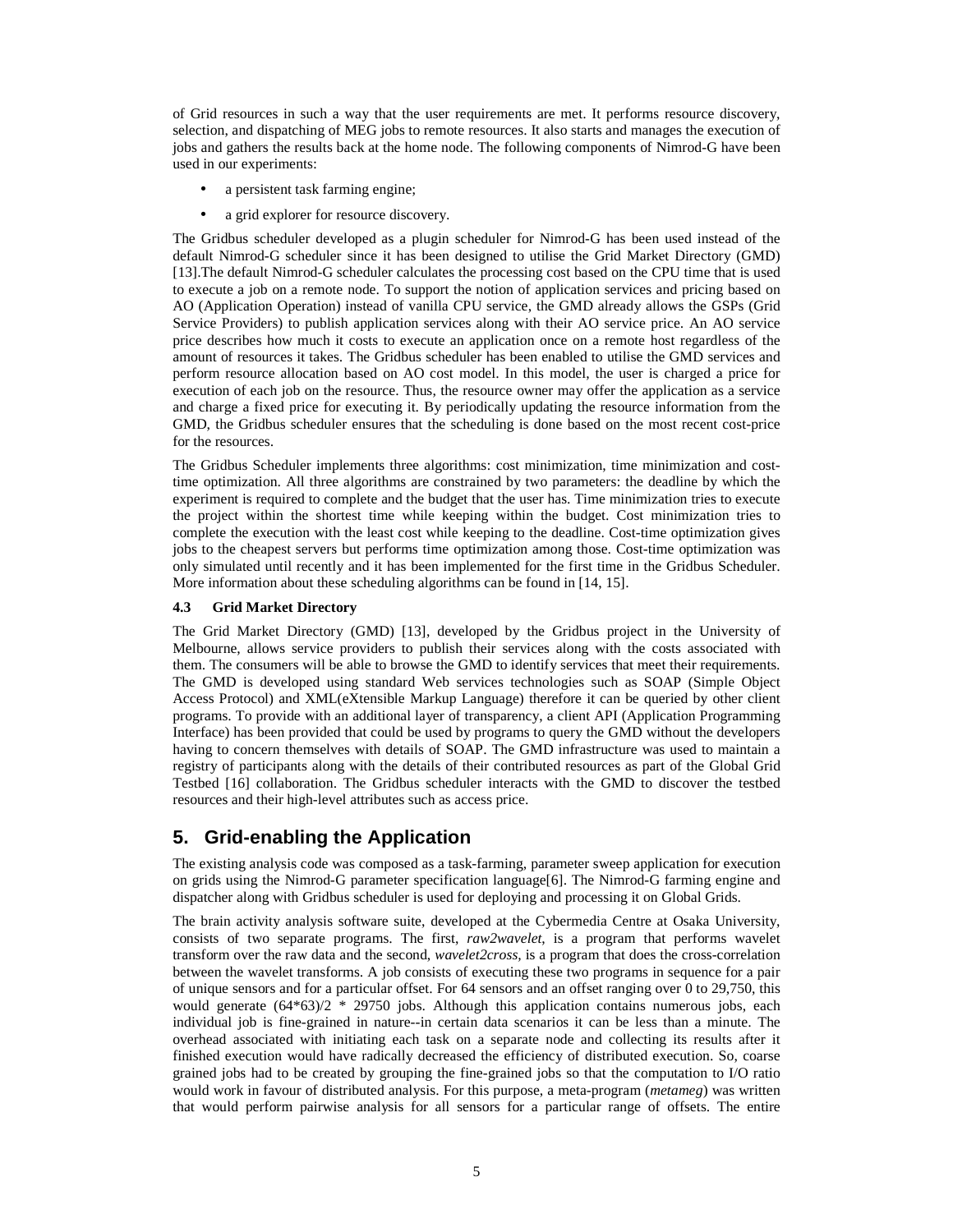temporal shift region was divided into offset ranges. A job would consist of performing analysis over a temporal shift range for all the sensors. The pseudo-code for this meta job program, called metameg, is listed in Figure 4.

```
For time_offset from time_t1 to (time_t1+ time_offset_step)
begin
    For sensor_A from 1 to max_sensors
    begin
        For sensor_B from 1 to max_sensors
         begin
                if sensor_A NOT EQUALS sensor_B then
                begin
                     Execute raw2wavelet sensor_A sensor_B time_offset meg_ data_path
                     Execute wavelet2cross sensor_A_output sensor_B_output
                end
         end
    end
end
```
#### **Figure 4:** Pseudo-code for meta program**.**

The variable **time\_offset\_step** decides the size of the meta job as it divides the offset range into regions. If it is 1, then a job is the wavelet cross-correlation analysis for all sensors for one particular offset. If it is same as the limit of the temporal shift region (i.e. maximum offset), then it represents an aggregation of all the jobs. As the size of the meta job increases, the number of jobs generated decreases according to the following equation:

> *No of Meta Jobs for Grid Analysis Maximum offset Meta Job Size* =

The executables of the three programs that represented the analysis code (metameg, raw2wavelet, and wavelet2cross implemented in C language) were small in size and hence easily transferable at runtime if the code is not deployed on remote resources. Each meta job requires the full raw data captured by all (64) sensors. However, transferring this raw data, over 24MB, to each remote node during the execution any job would constitute a significant I/O load over wide-area networks. Unless an analysis is carried out on a MEG data with few sensors generating small amount of data, it is preferable to prestage the entire raw dataset at each node. We also had to change the meta program (metameg) and the raw data to wavelet conversion (raw2wavelet) program to enable access to data on a path on the remote node.

A Nimrod-G plan for the SPMD (single program and multiple-data) style execution of the above analysis operation as parametric execution is shown in Figure 5. As the Grid comprises heterogeneous resources with different architectures, we have compiled the analysis code for different architectures and renamed the executables with an extension same as the OS name. That means, any reference to the program with .\$OS in the plan file indicates that the Nimrod-G broker is able to select the correct executable depending on the target architecture automatically at runtime. \$HOME represents the home directory of the user at the remote node and the directory \$HOME/alphawave is where the brain data is stored on the remote machine. As the data passed around has no information related to patient identification, there is no need of handling privacy issues explicitly.

The output of the each pair-wise analysis is represented in image data, which can be further studied using a visualization program jointly developed by the Osaka University and NEC, Japan. All the output files of meta job are grouped (archived using the tar command) and transferred back to the remote node.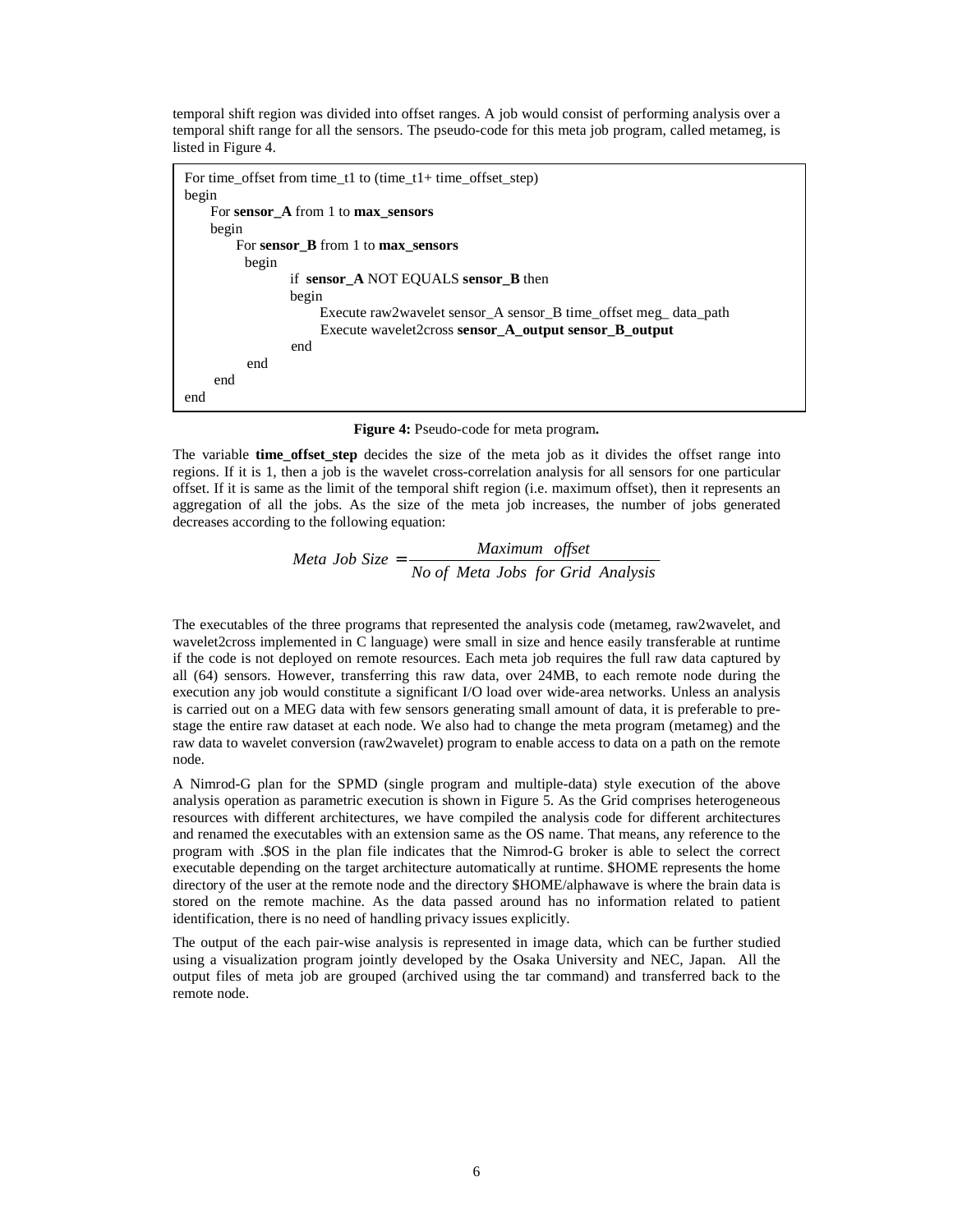```
parameter meg_sensors_count label "no. of MEG sensors" integer default 64;
parameter offset_max = 29750;
parameter MetaJobSize label "time_offset step size" integer default 10;
parameter time_offset label "MEG Data Temporal Region Shift" integer range from 0 to offset_max step
MetaJobSize;
task nodestart
         # copy meg_data.tar node:$HOME/alphawave
        copy raw2wavelet.$OS node:raw2wavelet
         copy wavelet2cross.$OS node:wavelet2cross
         copy metameg-data-path.$OS node:metameg
endtask
task main
         node:execute ./metameg-data-path $time_offset $MetaJobSize $meg_sensors_count $HOME/alphawave
         node:execute $HOME/tar cvf output.tar *.asc *.ppm
         copy node:output.tar output.tar.$jobname
endtask
```
**Figure 5:** Plan file for brain activity analysis on the Grid.

## **6. Application Deployment and Evaluation**

The brain activity analysis was demonstrated at SC 2002 held in Baltimore, USA. We used the resources provided by the SC2002 Global Grid Testbed Collaboration [16], which we were part of, plus those of the World Wide Grid[14] (see Figure 6) to schedule analysis jobs on globally distributed resources. After the SC 2002 conference, most of the resources that were part of this testbed have discontinued their participation as the original objective has been achieved. This illustrates the ever changing nature of collaborations on the Grid. Different organisations are able to come together and share their resources to achieve an objective and thus create virtual organizations[17].



**Figure 6:** Brain Activity Analysis at the HPC Challenge Demo @ SC 2002.

However, at the time of writing this paper (at the end of January 2003), we continued to have access to some of the testbed resources. We utilised these resources for our analysis experiments whose results are reported in this paper. The list of machines that we have used to carry out our experiments is shown in Table 1.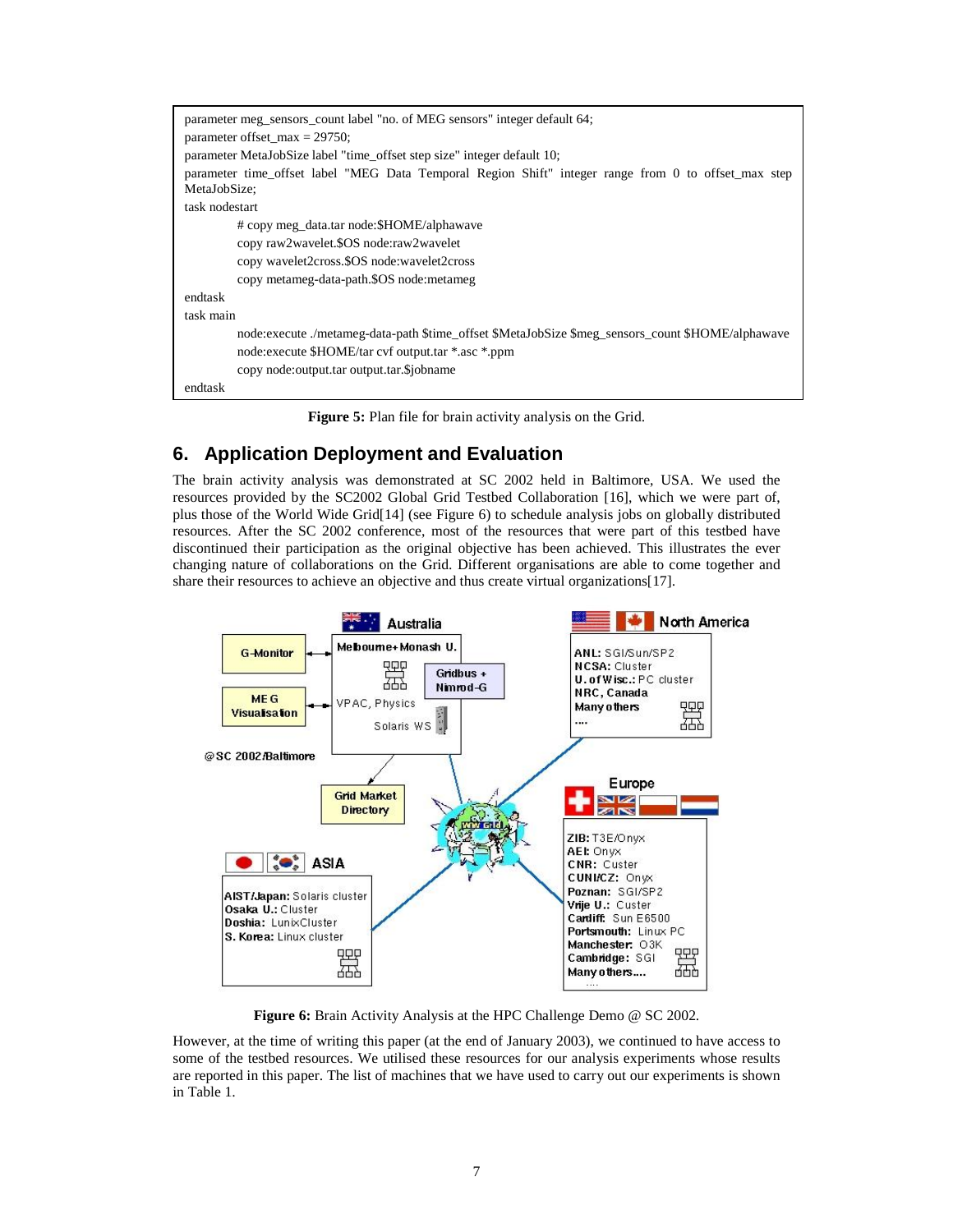| <b>Organization</b>  | Node details (Architecture, No. of<br><b>Nodes, Hostname</b> ) | <b>Relative</b><br><b>Strength</b> | G\$/CPU-sec.                |
|----------------------|----------------------------------------------------------------|------------------------------------|-----------------------------|
| University of        | Linux, broker machine,                                         | $- (NA)$                           | $- (NA)$                    |
| Melbourne, Australia | lem.ph.unimelb.edu.au                                          |                                    |                             |
| Vrije Universiteit,  | Linux Cluster, 144 nodes (32                                   | 4                                  | $\mathcal{D}_{\mathcal{L}}$ |
| <b>Netherlands</b>   | available), fs0.das2.cs.vu.nl                                  |                                    |                             |
| N*Grid Project,      | Linux Cluster, 24 nodes                                        | 3                                  | 3                           |
| Korea                | node1001.gridcenter.or.kr                                      |                                    |                             |
| N*Grid Project,      | Linux Cluster, 16 nodes,                                       | $\mathcal{D}$                      |                             |
| Korea                | node2001.gridcenter.or.kr                                      |                                    |                             |
| Osaka University,    | Linux Cluster, 2 nodes,                                        |                                    |                             |
| Japan                | datel.ics.es.osaka-u.ac.jp                                     |                                    |                             |

**Table 1:** Grid resources utilised during the analysis of brain activity data.

In Table 1 G\$ stands for Grid dollars, the unit used to indicate the cost of leasing a CPU for one second in a dedicated mode. G\$ can be thought of as tokens that are allocated in HPC centre for its users who can then spend them while executing their applications on supercomputers. The number of tokens charged for consumption of CPU power per second is determined by the cost of providing resources. However, in the experiment, the Grid node access cost in G\$ is made out artificially and aimed at reflecting the differentiated pricing for services similar to the real world marketplace. For example, pricing the user or collaborator owned resources lower than the external resources to encourage the higher utilization of local resources. The experiments were carried out on Thursday,  $30<sup>th</sup>$  of January 2003, from 10:00 a.m. to 1:00 p.m. AEDT. The three scheduling algorithms were tried out and their results tabulated. The experiment was performed for two sensors, maximum offset of 100 and meta-job size of 1 which produced 100 jobs. All experiments were started with: Deadline  $=$  2hrs, Budget  $=$  1990 Grid \$. The summary of the results of these experiments is shown in Table 2.

| <b>Scheduling</b><br><b>Strategy</b> | <b>Time</b><br><b>Start</b><br>(ST) | <b>Completion</b><br>Time<br>(CT) | <b>Elapsed Time</b><br>$(CT-ST)$ | <b>Budget</b><br>Utilised (G\$) |
|--------------------------------------|-------------------------------------|-----------------------------------|----------------------------------|---------------------------------|
| Time                                 | $10:00$ a.m.                        | $10:29$ a.m.                      | 29 mins.                         | 399                             |
| Cost                                 | $10:35$ a.m.                        | $11.54$ a.m.                      | 79 mins.                         | 204                             |
| Cost-Time                            | $12:10$ p.m.                        | 12.52 p.m.                        | 42 mins.                         | 330                             |

**Table 2:** Summary of scheduling experiment statistics.

The graph in Figure 7 shows the progress of the execution using time minimization scheduling algorithm. As is depicted, the scheduler makes use of all the resources to ensure that the experiment completes in the fastest possible time. Most of the jobs were executed by the fastest machine (fs0.das2.vu.nl). However, it was also not the cheapest machine and so, the cost of computation increased.

The graph in Figure 8 is of the same experiment using cost minimization scheduling. Here, most of the load is borne by the one of the cheapest machines (date.ics.es.osaka-u.jp). The scheduler allocates all the jobs to the machine with the least cost to minimize the cost of computation. However, in the beginning, it does give some jobs to the faster, expensive machines before it can be sure that the Osaka University machine will be able to execute the jobs within the specified deadline.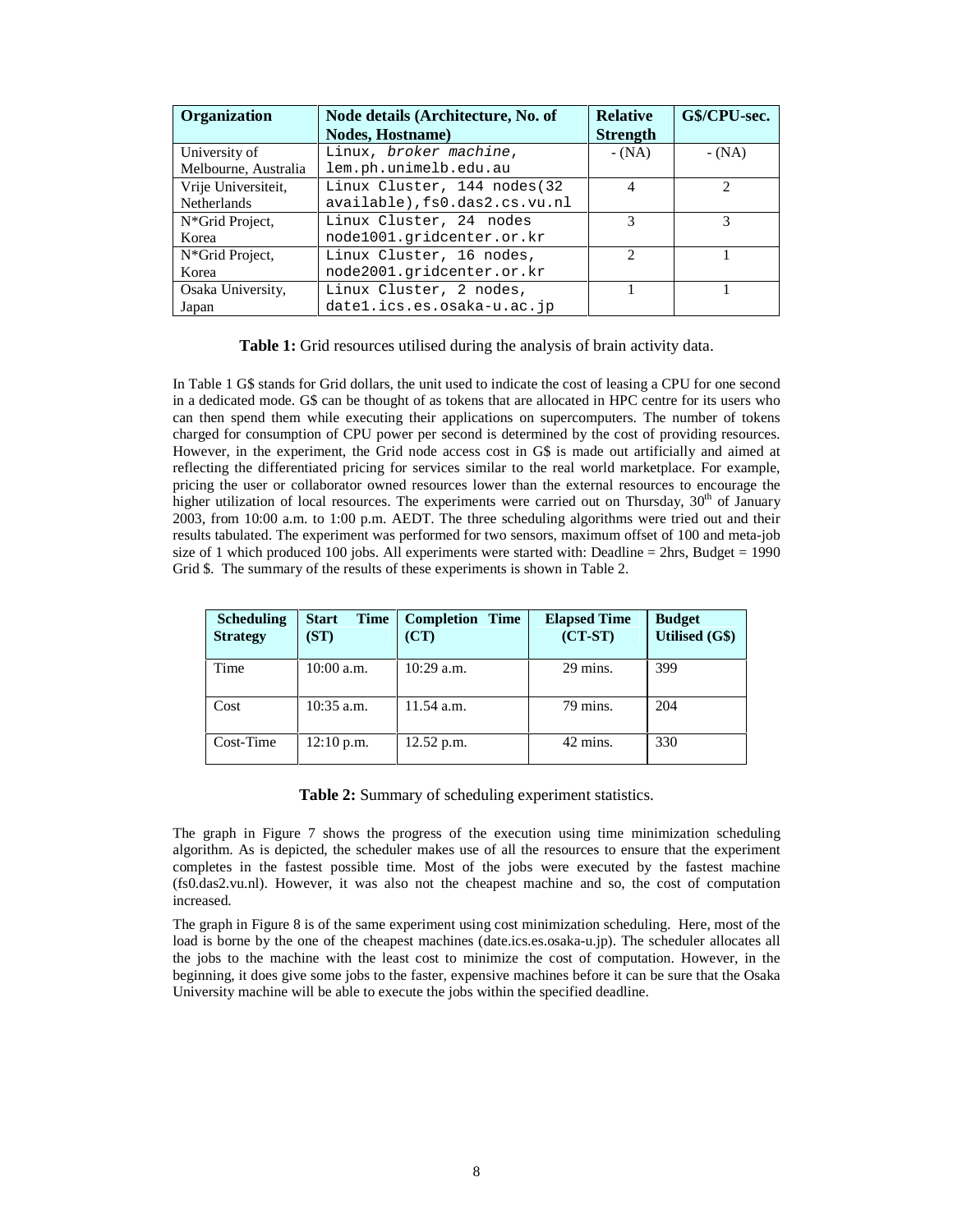

**Figure 7:** Scheduling with Time Minimization: Cumulative Graph of No. of Jobs Completed vs Time.



**Figure 8 :** Scheduling with Cost Optimization: Cumulative Graph of No. of Jobs Completed vs Time.

The graph in Figure 9 relates to the experiment performed with cost-time optimization. Here, most of the computation was handled by the cheapest nodes (node1001.gridcenter.or.kr and date1.ics.es.osakau.jp). But, initially as these two were busy, the scheduler allocated the maximum number of jobs to the expensive machines. As the availability of the other two improved, the share of jobs given to the costly machines decreased as jobs were moved to the cheaper resources. The graph does not show the behaviour expected of the algorithm that was observed in simulation[14]. This underscores the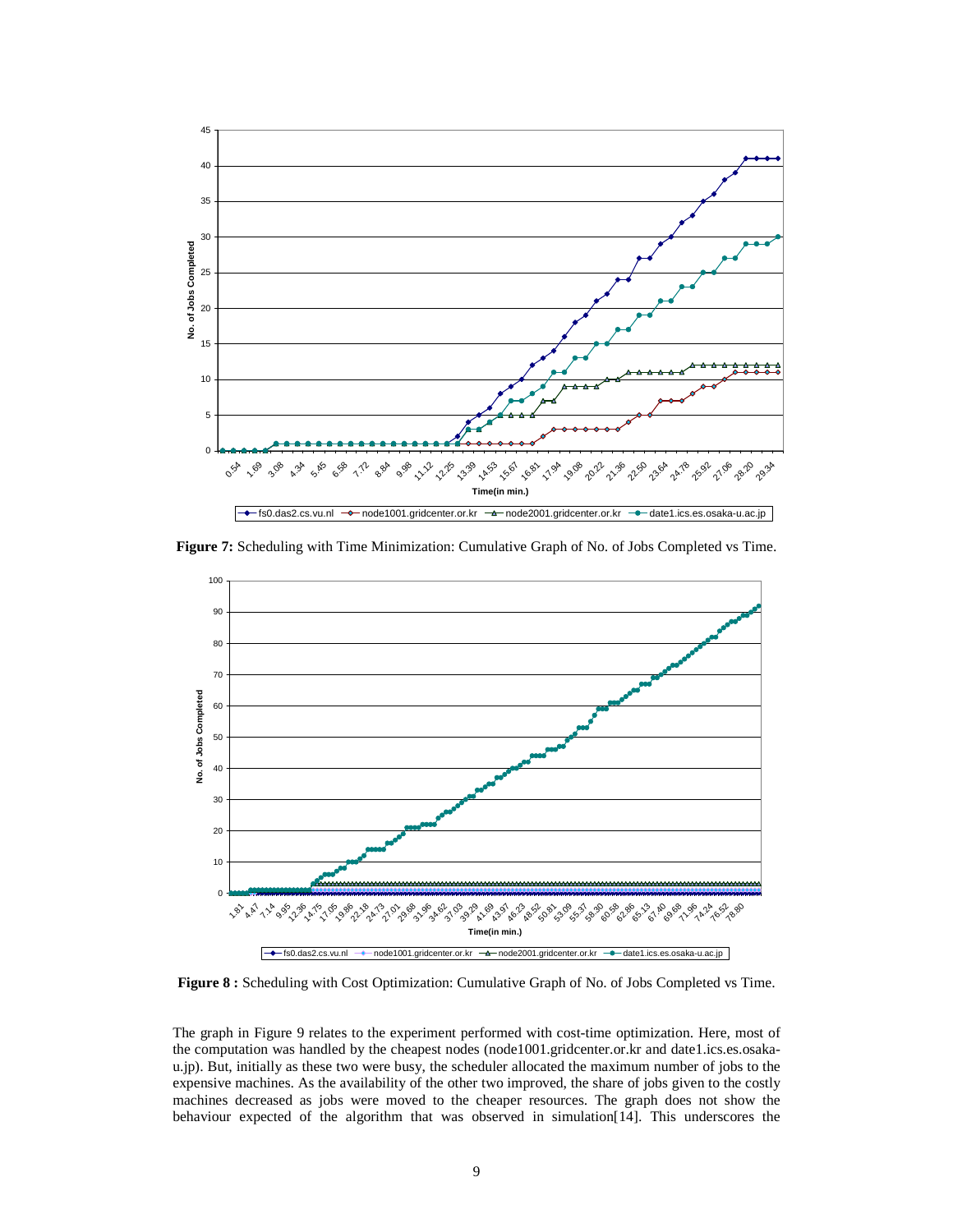volatility of the Grid environment due to the variation in factors such as bandwidth availability, machine load, etc.

The results of our scheduling experiments show that it is feasible to conduct the analysis using the parameter sweep model of distributed computing. Furthermore, this approach allows medical personnel to determine the pace of the analysis based on the urgency of their requirements. If the urgency is low, for example, the analysis might be conducted as a part of a study or for a report, then it is possible to reduce expenditure by using cost-optimization and a relaxed deadline. However, if the results are required in the shortest possible time, then the analysis can be performed using time optimization algorithm.



**Figure 9:** Scheduling with Cost-Time Optimization: Cumulative Graph of No. of Jobs Completed vs Time.

The visualization of wavelet analysis results of selected sensors is shown in Figure 10 and cross corelation (pair-wise) analysis of two different sensors data is shown in Figure 11. The viewer also has the ability to invoke wavelet analysis module on the local machine if the results corresponding to the selected sensor are not available. Wavelet analysis decomposes the frequency components of original data over the time. This is the reason why this analysis is promising in comparison with other frequency analysis such as Fourier. Most of traditional analysis methods for the analysis of brain function loses the time information of the original data. Therefore, medical doctors had much difficulty in investigating the change in frequency of MEG data over the time. The visualization was performed so that maximum value of the results is visualized as red, while minimum value of the results is visualized as blue. It is expected that medical doctors can get the intuitive understanding of results at a glance.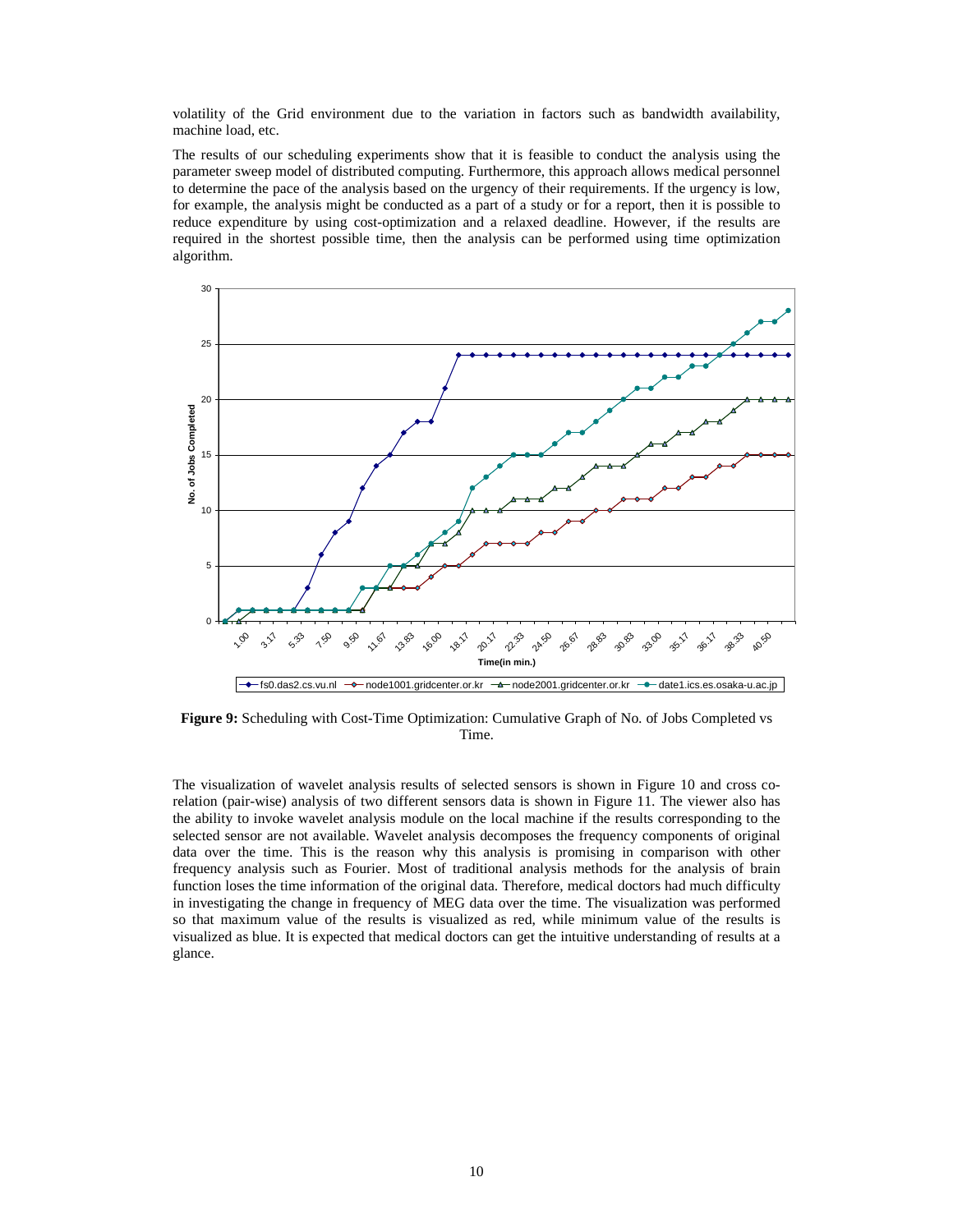

**Figure 10:** Visualisation of the results of wavelet analysis for selected sensors. The numbers within oval shape diagram indicate the sensor number.



**Figure 11:** Visualisation of the results of two different sensors data cross-correlation analysis.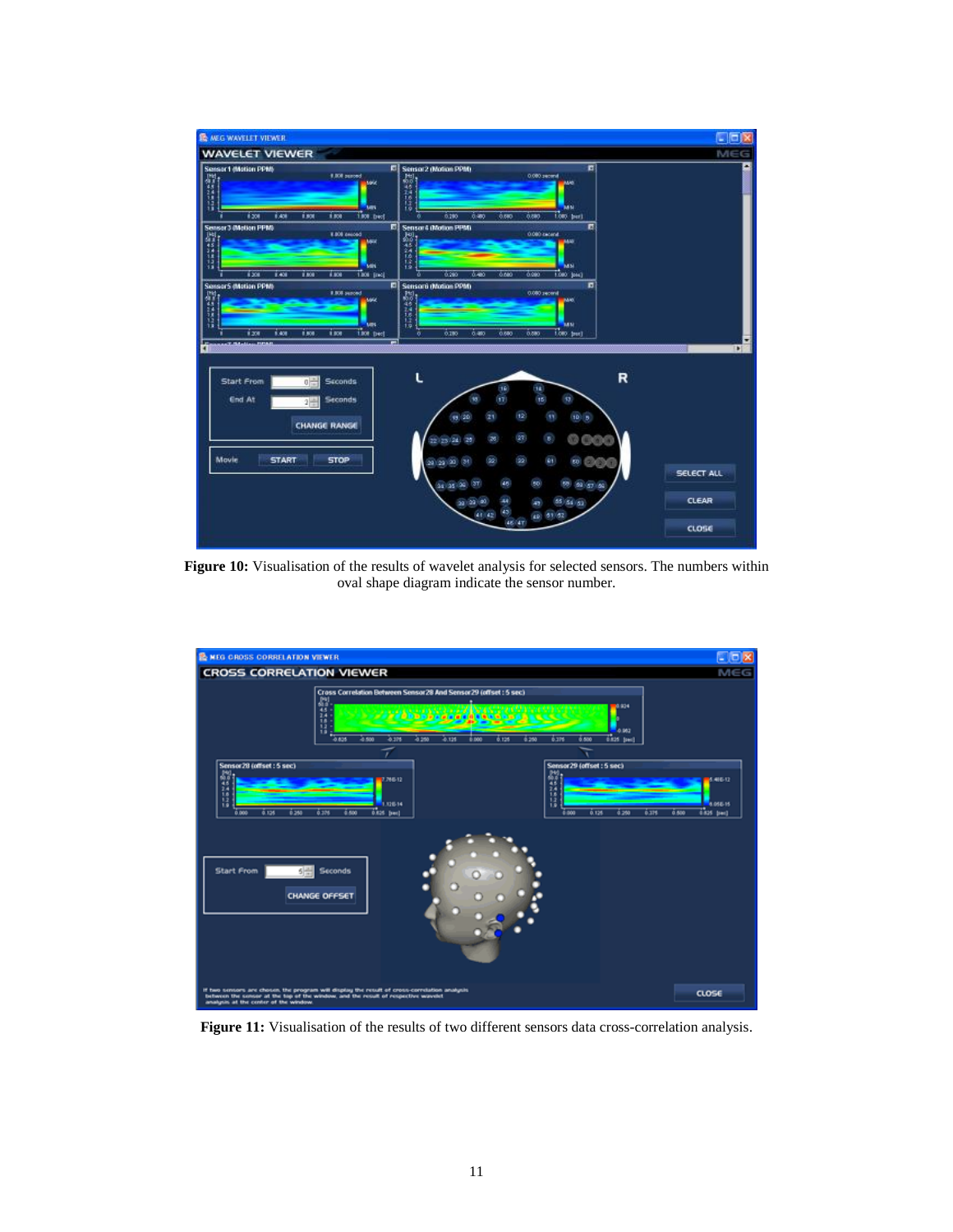# **7. Conclusion and Future Work**

As the new generation of medical instruments turns out to be more precise and accurate, the medical field will sooner or later have to find the means to deal with large volumes of data generated by them. Grid computing can satisfy their needs for a large amount of processing power but would have to deal with issues of tight deadlines, small turnaround time, consistency in performance, and reliability of computation before any large scale adoption. The economy based approach of processing brain activity data as illustrated in this paper would help in enforcing QoS requirements of medical applications and hence would enable adoption of Grid technologies by the bio-instrumentation field.

It has been observed that Grid enabling the application using message passing model (MPI) took significantly more time to develop when compared to the approach described in this paper as explicit parallelisation of application using MPI as master-*worker* application requires more effort. Hence, it can be safely said that the application developed and deployment time was reduced considerably by adopting parametric model for distributed execution of brain activity analysis application. Additionally, the approach presented in this paper offered QoS based deployment of analysis jobs on Global Grids.

Although Grids provide basic security services for the protection of the infrastructure i.e., preventing unauthorised access to nodes in the Grid network, but they are very limited when compared to the standards required in the medical field. Medical applications demand advanced security services that support policy-based access control, data integrity, and protection of patients' privacy. These are subjects of future research in Grid computing.

In addition, a number of advances in application scheduling on global grids are required to support a large number of applications. We are currently working on scheduling with grouping of jobs at the broker level to obviate the need of developing a mechanism for creating meta-jobs (coarse-grained jobs) at user-level. This also enhances the utilization of large data files that are common to many jobs and reduces the communication cost.

## **Acknowledgement**

We would like to thank participants of the SC2002 Global Grid Testbed Collaboration for providing us access to the resources that have made large scale experiments possible. We are grateful to all the system administrators of the machines that were part of the collaboration who have responded to our requests and have made it possible for our applications to execute on their systems. We thank Ed Seidel of AEI-Potsdam, Germany for inviting us to join this testbed collaboration. We would also like to thank Slavisa Garic of Distributed Systems Technology Centre, Monash University, Australia for having made changes to Nimrod-G so that we could use as many resources as possible of those that were available at our disposal. Also, this study was partly supported by IT-program of Ministry of Education, Culture, Sports, Science and Technology (MEXT), Japan. And we would like to thank Life-Electronics laboratory, National Institute of Advanced Industrial Science and Technology (AIST) for the use of the MEG. The equipment donation and research grant from Sun Microsystems, USA is gratefully acknowledged.

We thank anonymous reviewers for their constructive comments that greatly helped in improving the quality of paper.

### **References**

- [1] I. Foster and C. Kesselman, *The Grid: Blueprint for a Future Computing Infrastructure*: Morgan Kaufmann Publishers, San Francisco, CA, USA, 1999.
- [2] Y. Mizuno-Matsumoto, S. Date, Y. Kadobayashi, S. Shimojo, S. Tatsumi, K. Shinosaki, M. Takeda, T. Inouye, S. Tamura, and H. Miyahara, *Evaluation system for brain function using MEG, internet, and high performance computing*, Proceedings of 12th International Conference on Biomagnetism (Biomag2000), ISBN: 951-22- 5401-8, Helsinki University of Technology, Espoo, Finland, 2000.
- [3] Oscaka University, MEG Grid Project Website, *http://www.ais.cmc.osakau.ac.jp/Project/megrid/base.htm*, Accessed on Jan 2003.
- [4] Marc Snir, Steve Otto, Steven Huss-Lederman, David Walker, and Jack Dongarra, *MPI: The Complete Reference*, Massachusetts Institute of Technology (MIT) Press, Cambridge, Mass., USA, 1996.